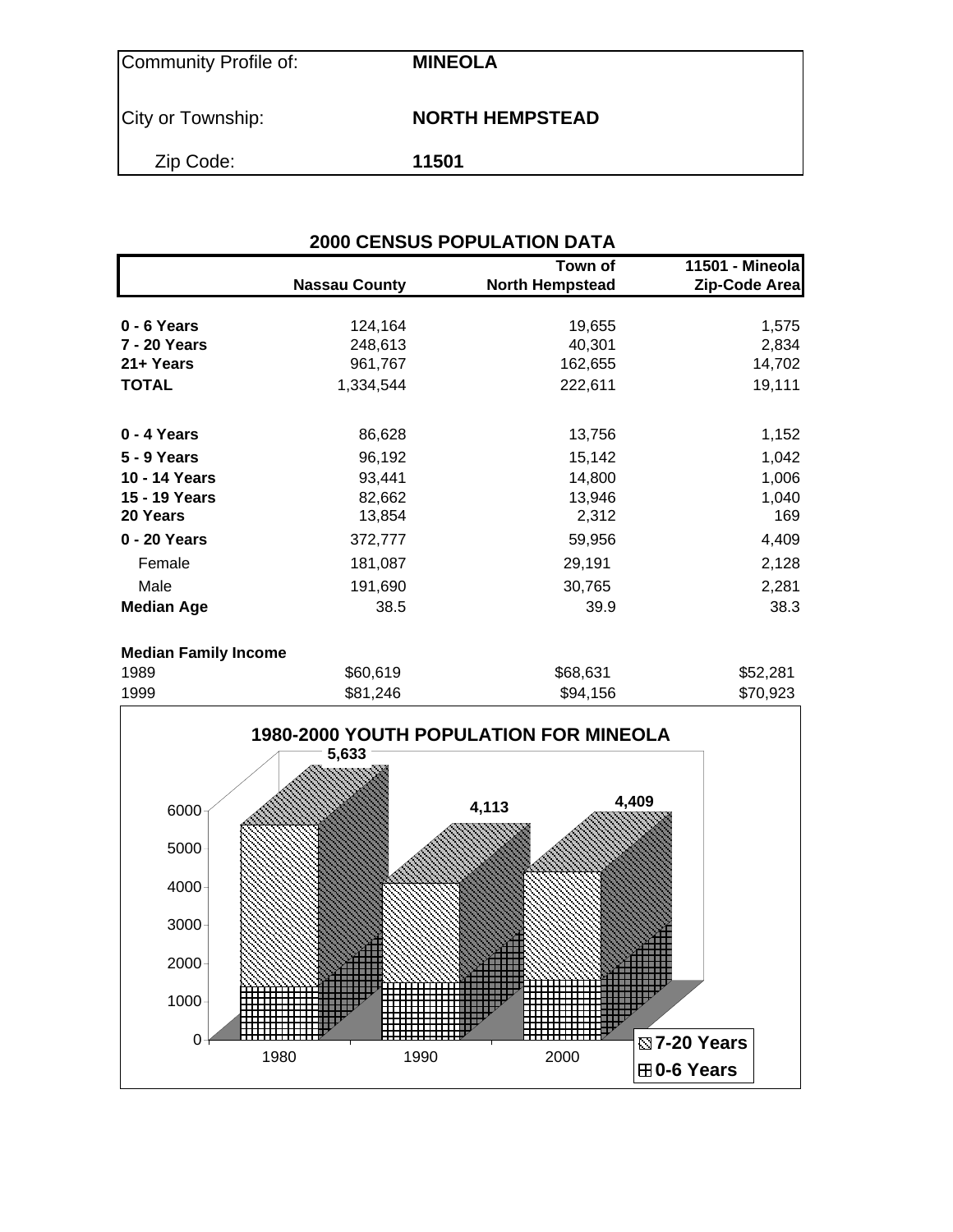|                 | <b>Nassau County</b> | <b>Town of North</b><br><b>Hempstead</b> | 11501 - Mineola<br>Zip-Code Area |
|-----------------|----------------------|------------------------------------------|----------------------------------|
|                 |                      |                                          |                                  |
| $0 - 6$ Years   | 118,978              | 17,596                                   | 1,571                            |
| 7 - 20 Years    | 231,792              | 36,149                                   | 3,181                            |
| 21+ Years       | 978,505              | 162,384                                  | 13,421                           |
| <b>TOTAL</b>    | 1,329,275            | 216,129                                  | 18,174                           |
|                 |                      |                                          |                                  |
| 0 - 4 Years     | 83,639               | 12,094                                   | 1,078                            |
| l5 - 9 Years    | 90,106               | 15,703                                   | 1,269                            |
| 10 - 14 Years   | 82,042               | 11,594                                   | 1,152                            |
| 15 - 19 Years   | 79,040               | 11,882                                   | 1,042                            |
| 20 Years        | 15,943               | 2,472                                    | 211                              |
| $ 0 - 20$ Years | 350,770              | 53,744                                   | 4,752                            |



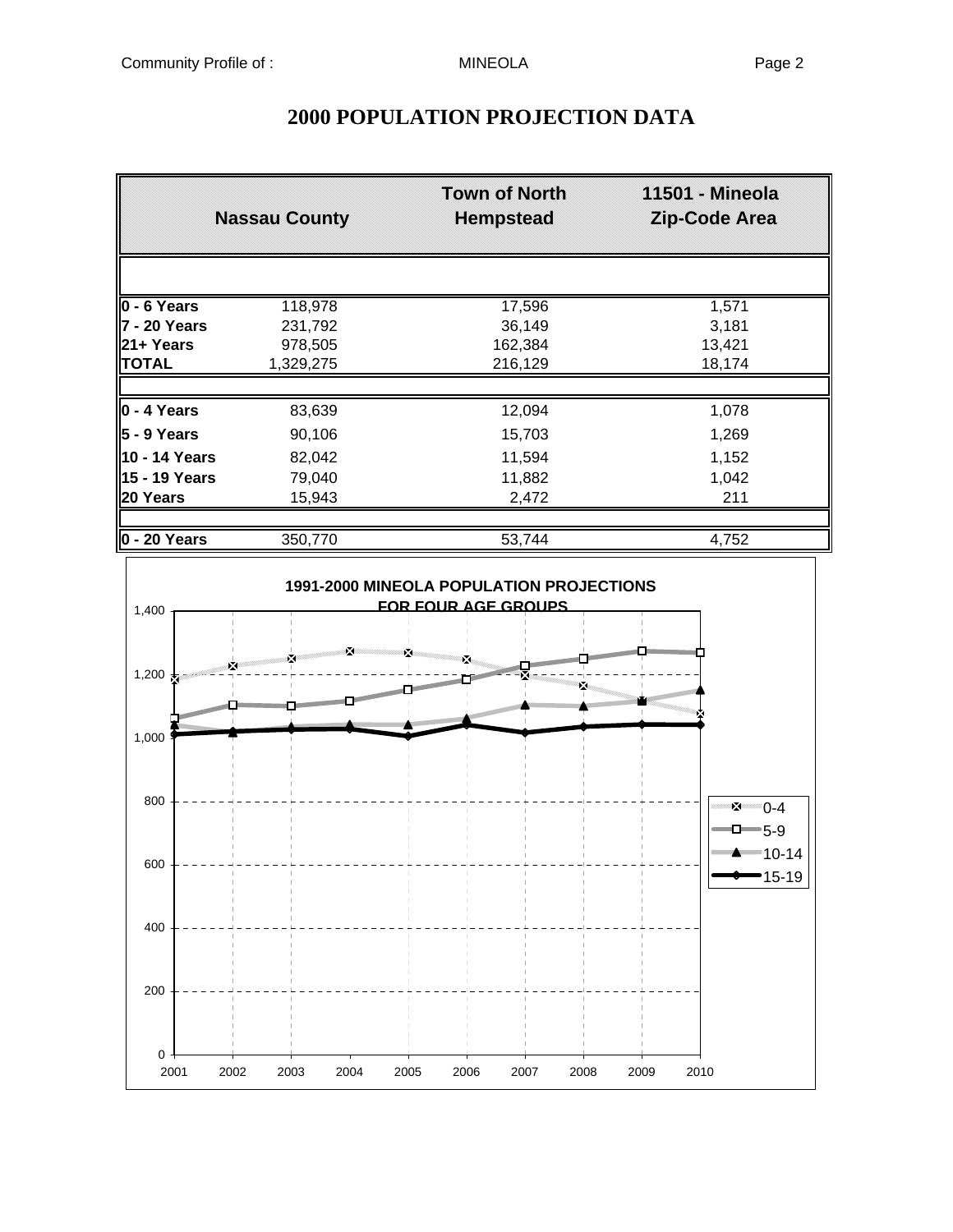|                                                                                     |                                                                                                                             | <b>TEMPORARY ASSISTANCE TO</b><br><b>NEEDY FAMILIES (Formerly AFDC)</b>                    |                      |
|-------------------------------------------------------------------------------------|-----------------------------------------------------------------------------------------------------------------------------|--------------------------------------------------------------------------------------------|----------------------|
|                                                                                     |                                                                                                                             | (NUMBER OF INDIVIDUALS)                                                                    |                      |
|                                                                                     |                                                                                                                             | Town of                                                                                    | 16-20 y              |
| Year                                                                                | Nassau County                                                                                                               | North Hempstead                                                                            | Zip-Code Area        |
| 1985                                                                                | 15,963                                                                                                                      | 1,560                                                                                      | 79                   |
| 1986                                                                                | 15,337                                                                                                                      | 1,468                                                                                      | 85                   |
| 1987                                                                                | 13,321                                                                                                                      | 1,309                                                                                      | 83                   |
| 1988                                                                                | 12,410                                                                                                                      | 1,314                                                                                      | 70                   |
| 1989                                                                                | 11,950                                                                                                                      | 1,192                                                                                      | 60                   |
| 1990                                                                                | 12,607                                                                                                                      | 1,294                                                                                      | 71                   |
| 1991                                                                                | 15,317                                                                                                                      | 1,546                                                                                      | 101                  |
| 1992                                                                                | 16,528                                                                                                                      | 1,674                                                                                      | 82                   |
| 1993                                                                                | 20,129                                                                                                                      | 2,080                                                                                      | 128                  |
| 1994                                                                                | 20,622                                                                                                                      | 2,207                                                                                      | 136                  |
| 1995                                                                                | 20,229                                                                                                                      | 2,281                                                                                      | 130                  |
| 1996                                                                                | 17,800                                                                                                                      | 1,960                                                                                      | 159                  |
| 1997                                                                                | 14,940                                                                                                                      | 1,681                                                                                      | 138                  |
| 1998                                                                                | 12,706                                                                                                                      | 1,397                                                                                      | 133                  |
| 1999                                                                                | 10,825                                                                                                                      | 1,138                                                                                      | 91                   |
| 16.00<br>14.00<br>12.00<br>10.00<br>Rate Per 1,000<br>8.00<br>$6.00 \times$<br>4.00 | 1987-1999 MINEOLA, NASSAU COUNTY AND TOWN OF NORTH<br>انتخا<br>2.00<br>0.00<br>1987<br>1988<br>1989<br>1990<br>1991<br>1992 | HEMPSTEAD AFDC RATES PER 1000 RESIDENTS<br><b>OBBE ABB</b><br>1993<br>1994<br>1995<br>1996 | 1997<br>1998<br>1999 |
|                                                                                     | <b>El Nassau County</b>                                                                                                     | <b>El North Hempstead Town</b>                                                             | □16-20 y             |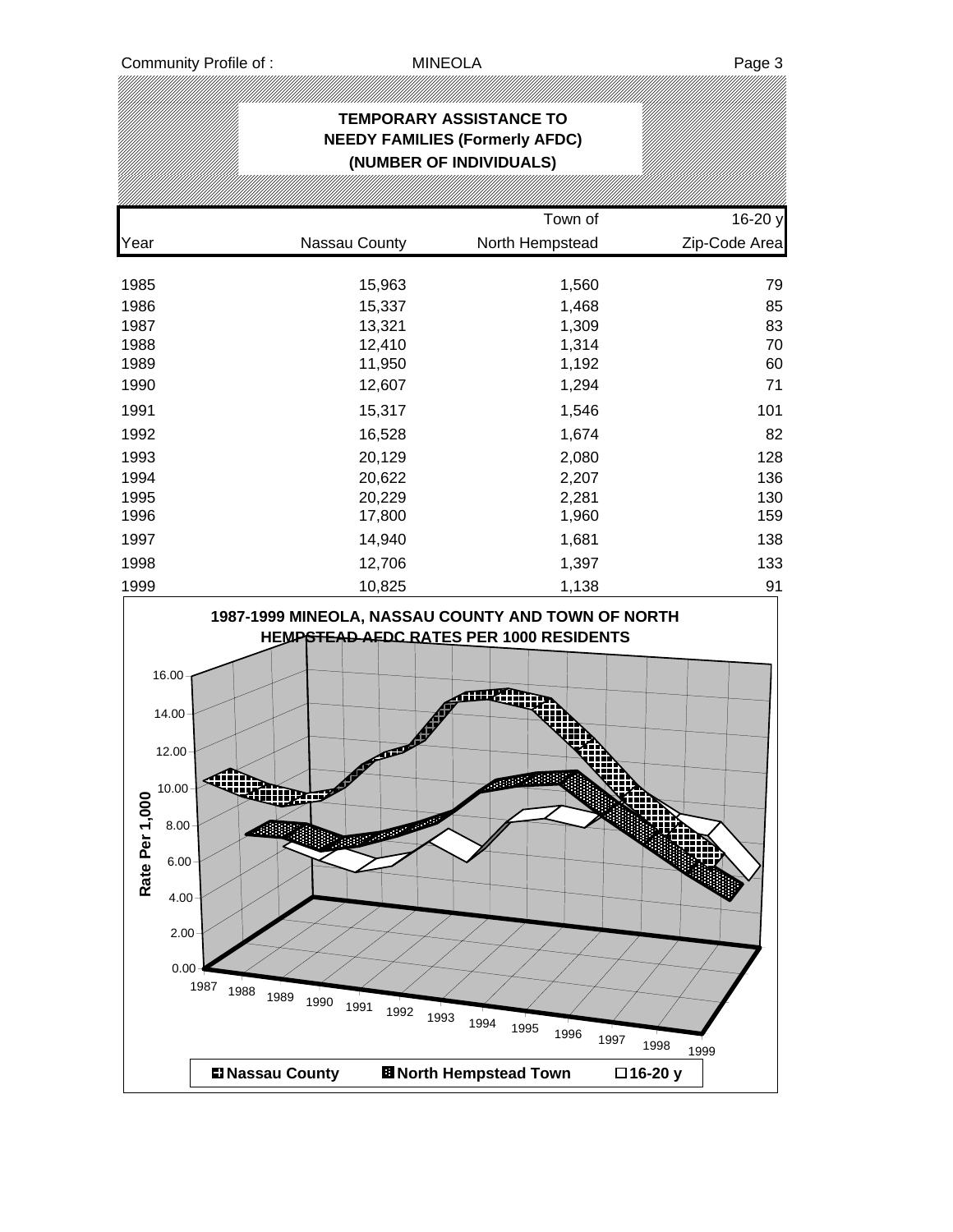### **11501 ZIP-CODE AREA RESIDENT YOUTH OFFENSES**

|      |                | 7-15 Years Old     |               |                         |
|------|----------------|--------------------|---------------|-------------------------|
|      |                | <b>Station</b>     | Subjects of   |                         |
| Year | <b>Arrests</b> | <b>Adjustments</b> | Investigation | <b>Totals</b>           |
| 1990 | 20             | 42                 | 5             | 67                      |
| 1991 | 5              | 49                 | 8             | 62                      |
| 1992 | 15             | 43                 | 9             | 67                      |
| 1993 | 15             | 42                 | 15            | 72                      |
| 1994 | 15             | 35                 | 22            | 72                      |
| 1995 | 17             | 11                 | 10            | 38                      |
| 1996 | 22             | 21                 | 16            | 59                      |
| 1997 | 6              | 19                 | 17            | 42                      |
|      |                |                    |               |                         |
|      |                | 16-20 Years Old    |               |                         |
|      |                | <b>Subjects of</b> |               | <b>All Ages</b>         |
| Year | <b>Arrests</b> | Investigation      | <b>Totals</b> | <b>Total Incidents*</b> |
| 1990 | 43             | $\overline{7}$     | 50            | 117                     |
| 1991 | 61             | 29                 | 90            | 152                     |
| 1992 | 60             | 34                 | 94            | 162                     |
| 1993 | 37             | 16                 | 53            | 125                     |
| 1994 | 48             | 22                 | 70            | 142                     |
| 1995 | 42             | 17                 | 59            |                         |
| 1996 | 42             | 18                 | 60            | 97<br>119               |



\* Total incidents include arrests, station adjustments & subjects of investigation for 1988 - 1992. Subjects were not available prior to 1988. Youth offense data does not include reports on convictions that followed some of these arrests.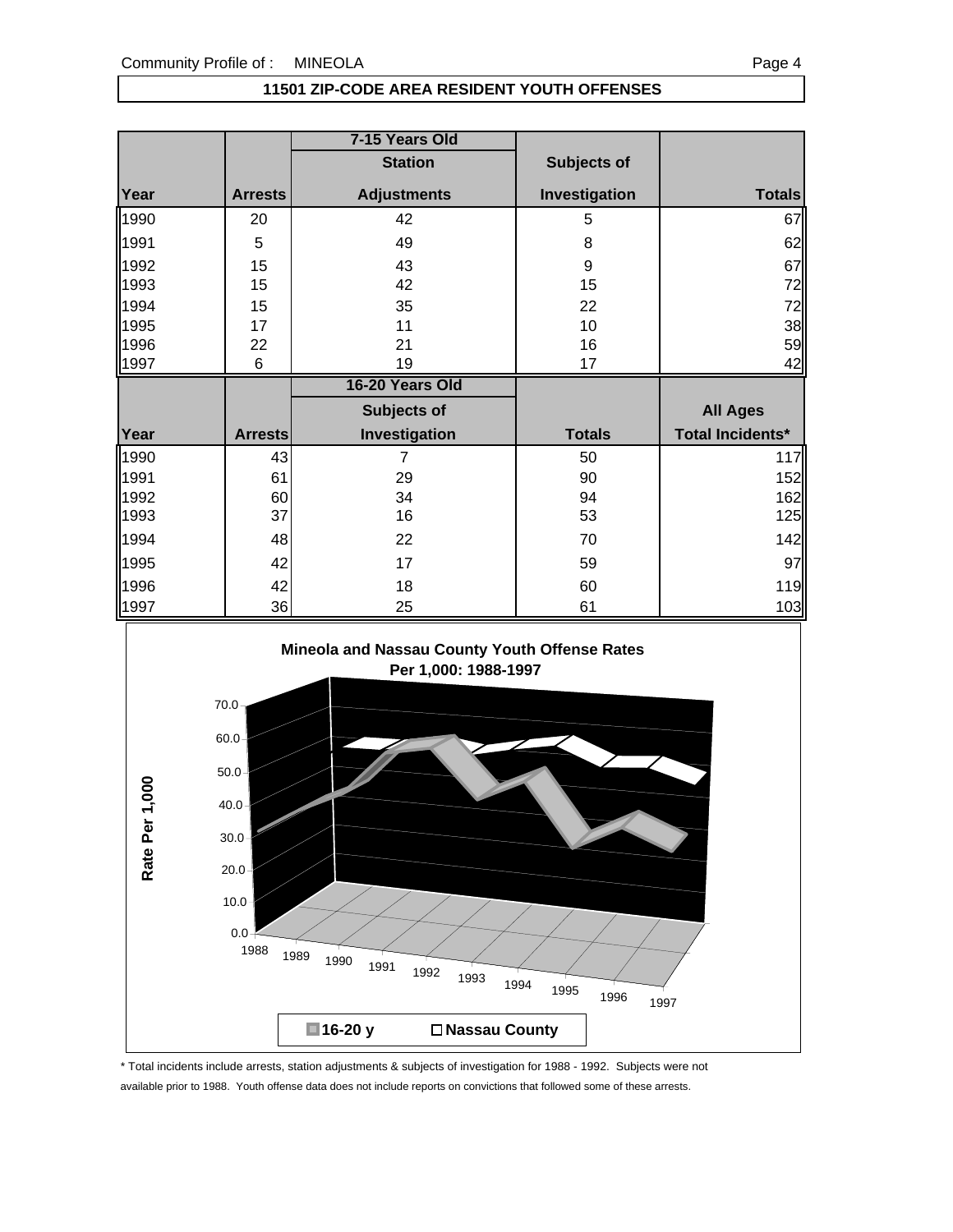Community Profile of : MINEOLA Page 5

|      | <b>COMMUNISHING OF .</b><br>ı ay <del>c</del> u    |                                                           |                                                   |                       |              |                 |                |              |  |
|------|----------------------------------------------------|-----------------------------------------------------------|---------------------------------------------------|-----------------------|--------------|-----------------|----------------|--------------|--|
|      | <b>11501 ZIP-CODE AREA RESIDENT YOUTH OFFENSES</b> |                                                           |                                                   |                       |              |                 |                |              |  |
|      | Youth Offense Rate Per 1000 Resident Youth         |                                                           |                                                   |                       |              |                 |                |              |  |
|      | <b>For Combined Offense Types and Total</b>        |                                                           |                                                   |                       |              |                 |                |              |  |
|      |                                                    |                                                           |                                                   |                       |              |                 |                |              |  |
|      | Drug &                                             | Violent &                                                 |                                                   |                       |              | <b>Criminal</b> |                |              |  |
| Year |                                                    | Alcohol Threatening                                       | <b>Property</b>                                   | <b>Status</b>         | <b>Theft</b> | <b>Nonconf</b>  | <b>Other</b>   | <b>Total</b> |  |
| 1990 | 1.9                                                | 8.1                                                       | 8.5                                               | 4.2                   | 15.0         | 4.6             | 2.3            | 45.0         |  |
| 1991 | 6.5                                                | 10.0                                                      | 13.0                                              | 7.7                   | 11.9         | 2.3             | 5.0            | 58.2         |  |
| 1992 | 3.0                                                | 8.6                                                       | 13.9                                              | 4.9                   | 16.1         | 4.5             | 7.9            | 60.7         |  |
| 1993 | 2.6                                                | 13.1                                                      | 6.7                                               | 3.7                   | 7.1          | 1.1             | 7.1            | 46.8         |  |
| 1994 | 2.6                                                | 8.6                                                       | 10.5                                              | 4.9                   | 16.9         | 2.6             | 7.1            | 53.3         |  |
| 1995 | 7.3                                                | 5.1                                                       | 5.8                                               | 5.5                   | 5.8          | 1.5             | 4.4            | 35.4         |  |
| 1996 | 2.2                                                | 11.1                                                      | 5.0                                               | 2.5                   | 12.6         | 2.2             | 6.8            | 42.7         |  |
| 1997 | 4.7                                                | 5.4                                                       | 6.9                                               | 5.8                   | 7.2          | 0.7             | 6.5            | 37.3         |  |
|      |                                                    |                                                           |                                                   | <b>Youth Offenses</b> |              |                 |                |              |  |
|      |                                                    |                                                           | <b>For Combined Offense Types and Total</b>       |                       |              |                 |                |              |  |
|      | Drug &                                             | Violent &                                                 |                                                   |                       |              | <b>Criminal</b> |                |              |  |
| Year |                                                    | Alcohol Threatening                                       | <b>Property</b>                                   | <b>Status</b>         | <b>Theft</b> | <b>Nonconf</b>  | Other          | <b>Total</b> |  |
| 1990 | 5                                                  | 21                                                        | 22                                                | 11                    | 39           | 12              | $\overline{6}$ | 117          |  |
| 1991 | 17                                                 | 26                                                        | 34                                                | 20                    | 31           | 6               | 13             | 152          |  |
| 1992 | 8                                                  | 23                                                        | 37                                                | 13                    | 43           | 12              | 21             | 162          |  |
| 1993 | $\overline{7}$                                     | 35                                                        | 18                                                | 10                    | 19           | 3               | 19             | 125          |  |
| 1994 | $\overline{7}$                                     | 23                                                        | 28                                                | 13                    | 45           | 7               | 19             | 142          |  |
| 1995 | 20                                                 | 14                                                        | 16                                                | 15                    | 16           | 4               | 12             | 97           |  |
| 1996 | 6                                                  | 31                                                        | 14                                                | $\overline{7}$        | 35           | 6               | 19             | 119          |  |
| 1997 | 13                                                 | 15                                                        | 19                                                | 16                    | 20           | 2               | 18             | 103          |  |
|      |                                                    |                                                           |                                                   |                       |              |                 |                |              |  |
|      |                                                    | 1990-1997 Violent & Threatening, and Drug & Alcohol Youth |                                                   |                       |              |                 |                |              |  |
| 16.0 |                                                    |                                                           | <b>Offense Rates in Mineola and Nassau County</b> |                       |              |                 |                |              |  |
|      |                                                    |                                                           |                                                   |                       |              |                 |                |              |  |
| 14.0 |                                                    |                                                           |                                                   |                       |              |                 |                |              |  |

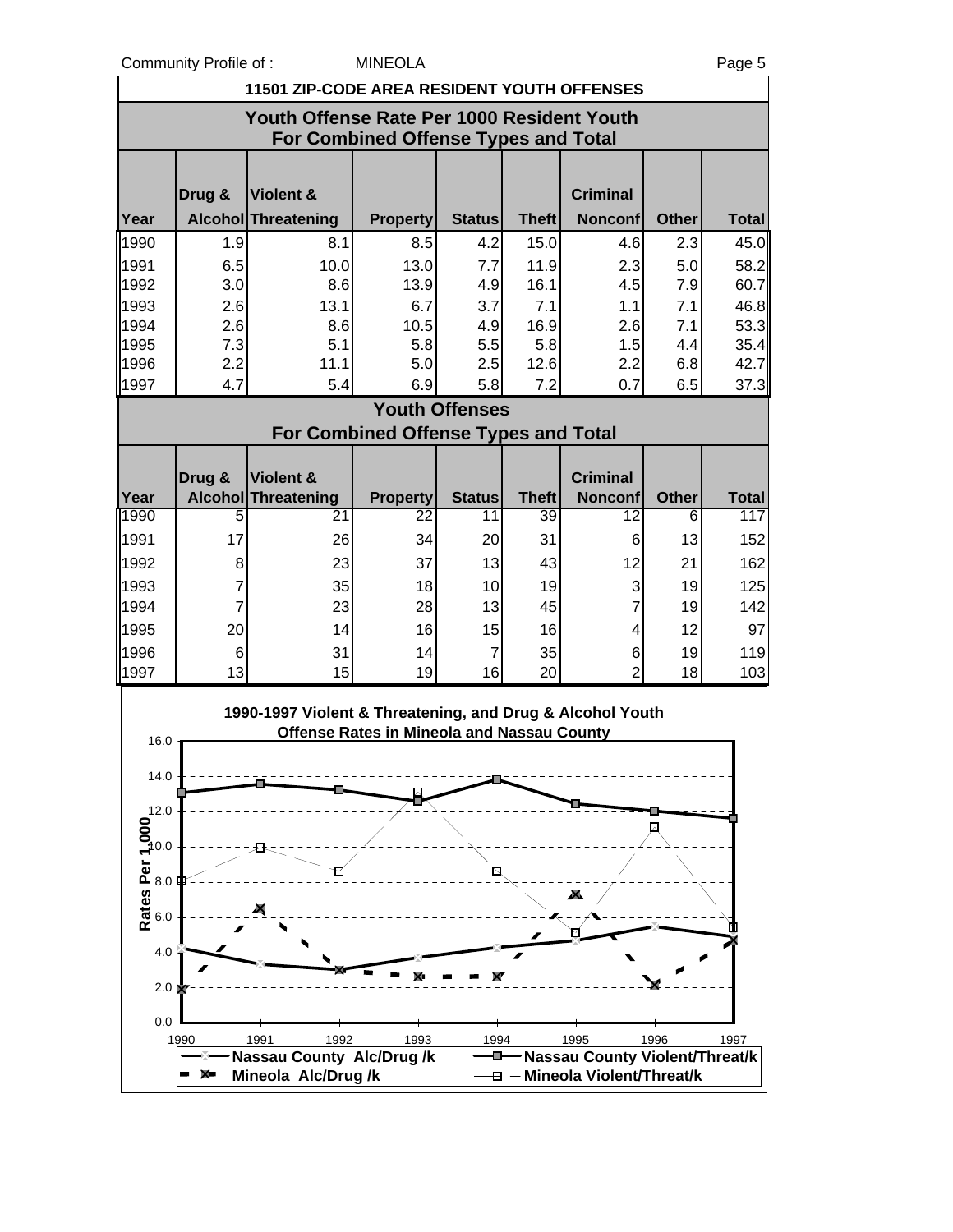

"Other" Communites Include: Westbury, Long Beach, Bethpage, Floral Park, Franklin Square, Albertson, Glen Cove, Valley Stream, Jericho and Plainview. Each of which comprise of less than 3% of all offenses committed by Mineola Youth.



 "Other" Communities Include: Port Washington, Hempstead, Albertson, Glen Cove, New Cassel, Massapequa, Bethpage, Freeport, Levittown, Garden City and Long Beach. Each of which comprise of less than 3% of all Mineola offenses.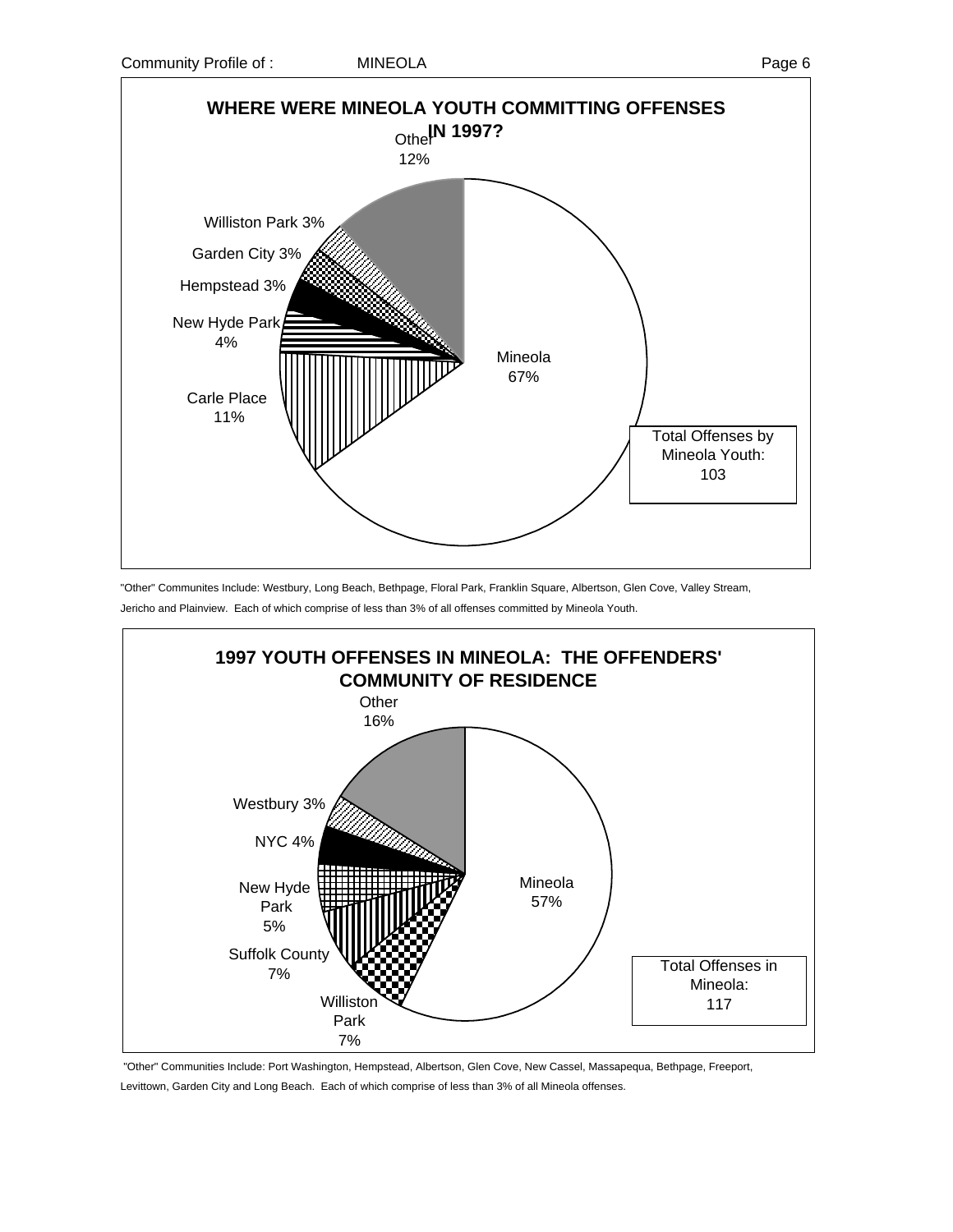|                 |                           |                |                |                |                |                         |                 | 1991-97   |
|-----------------|---------------------------|----------------|----------------|----------------|----------------|-------------------------|-----------------|-----------|
|                 |                           |                |                |                |                |                         |                 | Percent   |
| Age             | 1991                      | 1992           | 1993           | 1994           | 1995           | 1996                    | 1997            | Change    |
| ∥10 Yr & Less   | $\overline{\phantom{0}2}$ | 1              | 2              | 1              | $\Omega$       | $\Omega$                |                 | 0 -100.0% |
| $\%$            | 15.4%                     | 7.7%           | 11.8%          | 10.0%          | 0.0%           | 0.0%                    | 0.0%            |           |
| 11 to 12        | $\overline{1}$            | $\overline{1}$ | $\mathbf{1}$   | $\Omega$       | $\overline{0}$ | $\Omega$                | $\overline{1}$  | 0.0%      |
| $\%$            | 7.7%                      | 7.7%           | 5.9%           | 0.0%           | 0.0%           | 0.0%                    | 8.3%            |           |
| $\overline{13}$ | 1                         | $\Omega$       | 2              | $\Omega$       | $\mathbf{1}$   | $\Omega$                |                 | 0 -100.0% |
| $\frac{0}{0}$   | 7.7%                      | 0.0%           | 11.8%          | 0.0%           | 11.1%          | 0.0%                    | 0.0%            |           |
| 14              | $\overline{2}$            | $\mathbf{1}$   | $\overline{2}$ | $\overline{2}$ | 3              | $\mathbf{1}$            | $\overline{3}$  | 50.0%     |
| %               | 15.4%                     | 7.7%           | 11.8%          | 20.0%          | 33.3%          | 16.7%                   | 25.0%           |           |
| 15              | $\overline{5}$            | $\overline{2}$ | $\overline{4}$ | $\overline{4}$ | 1              | $\overline{3}$          | $\overline{4}$  | $-20.0%$  |
| %               | 38.5%                     | 15.4%          | 23.5%          | 40.0%          | 11.1%          | 50.0%                   | 33.3%           |           |
| 16              | $\overline{1}$            | $\overline{7}$ | $\mathcal{P}$  | $\mathbf{1}$   | $\mathbf 1$    | $\overline{\mathbf{0}}$ | $\overline{2}$  | 100.0%    |
| %               | 7.7%                      | 53.8%          | 11.8%          | 10.0%          | 11.1%          | 0.0%                    | 16.7%           |           |
| 17 <sub>1</sub> | 1                         | 1              | 3              | $\mathcal{P}$  |                | $\mathcal{P}$           | $\overline{1}$  | 0.0%      |
| $\%$            | 7.7%                      | 7.7%           | 17.6%          | 20.0%          | 11.1%          | 33.3%                   | 8.3%            |           |
| 18              | $\overline{0}$            | $\overline{0}$ | $\overline{1}$ | $\Omega$       | $\mathbf 1$    | $\Omega$                | $\mathbf{0}$    |           |
| %               | 0.0%                      | 0.0%           | 5.9%           | 0.0%           | 11.1%          | 0.0%                    | 0.0%            |           |
| 19 to 20        | $\Omega$                  | $\Omega$       | $\mathbf 0$    | $\Omega$       | 1              | $\mathbf 0$             | $\mathbf 1$     |           |
| %               | 0.0%                      | 0.0%           | 0.0%           | 0.0%           | 11.1%          | 0.0%                    | 8.3%            |           |
| Mineola         |                           |                |                |                |                |                         |                 |           |
| Total           | 13                        | 13             | 17             | 10             | 9              | 6                       | 12 <sup>2</sup> | $-7.7%$   |
| Rate Per 1,000  | 4.5                       | 4.5            | 5.8            | 3.4            | 3.0            | 2.0                     | 4.0             | $-12.4%$  |
| Nassau County   |                           |                |                |                |                |                         |                 |           |
| Rate Per 1,000  | 5.19                      | 6.63           | 8.98           | 8.68           | 7.52           | 7.23                    | 7.30            | 40.5%     |

## **Resident Mineola Runaway and Homeless Youth by Age Group**

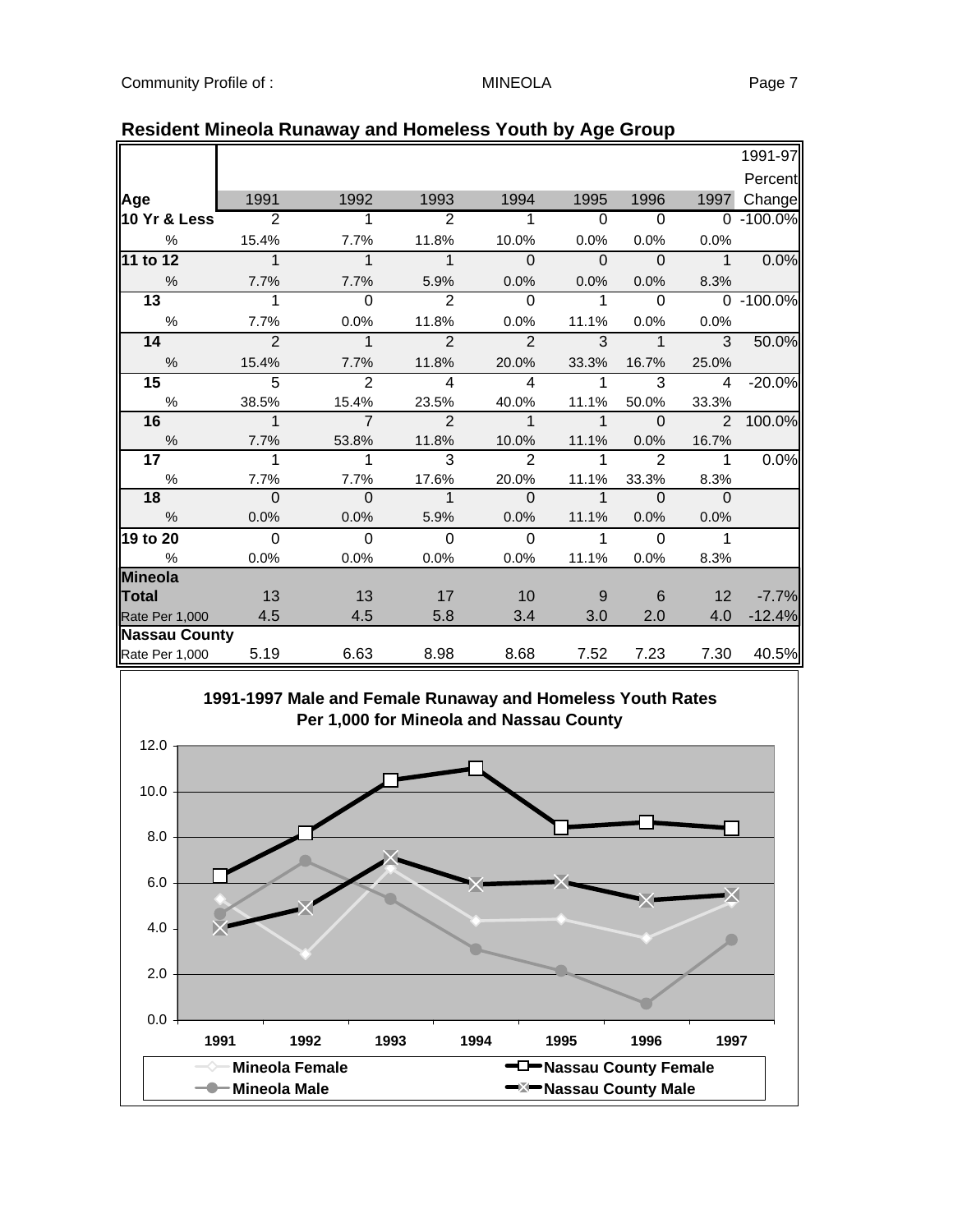# **PUBLIC SCHOOL ENROLLMENT IN MINEOLA UFSD**

|                  | European | African                                               |          | Asian    | Native   |          |       |
|------------------|----------|-------------------------------------------------------|----------|----------|----------|----------|-------|
| Year             | American | American                                              | Latino   | American | American | Total    |       |
|                  |          |                                                       |          |          |          |          |       |
| 1987             | 2,450    | 61                                                    | 106      | 41       | 0        | 2,658    |       |
| 1988             | 2,394    | 65                                                    | 128      | 47       | 0        | 2,634    |       |
| 1989             | 2,388    | 53                                                    | 156      | 70       | 0        | 2,667    |       |
| 1990             | 2,307    | 59                                                    | 130      | 85       | 0        | 2,581    |       |
| 1991             | 2,293    | 75                                                    | 134      | 108      | 0        | 2,610    |       |
| 1992             | 2,243    | 70                                                    | 158      | 116      | 0        | 2,587    |       |
| 1993             | 2,191    | 84                                                    | 203      | 179      | 2        | 2,659    |       |
| 1994             | 2,171    | 106                                                   | 245      | 128      | 0        | 2,650    |       |
| 1995             | 2,130    | 80                                                    | 303      | 169      | 0        | 2,682    |       |
| 1996             | 2,176    | 90                                                    | 304      | 156      | 0        | 2,726    |       |
| 1997             | 2,177    | 84                                                    | 326      | 148      | 0        | 2,735    |       |
| 1998             | 2,302    | 90                                                    | 333      | 152      | 0        | 2,877    |       |
| 1999             | 2,210    | 77                                                    | 294      | 133      | 0        | 2,714    |       |
|                  |          | Net Change in School Enrollment Between 1987 and 1999 |          |          |          |          |       |
|                  |          | European                                              | African  |          | Asian    | Native   |       |
|                  | 1987-99  | American                                              | American | Latino   | American | American | Total |
| Change in Number |          | $-240$                                                | 16       | 188      | 92       | 0        | 56    |

|                         | Net Change in School Enrollment Between 1993 and 1999 |     |            |      |    |
|-------------------------|-------------------------------------------------------|-----|------------|------|----|
| Change as Percent       | -10%                                                  | 26% | 177%       | 224% | 2% |
| <b>UNDER THE PRINCE</b> | 2 T U                                                 |     | . <u>.</u> | ີ    | ື  |

| Net Change in School Enrollment Between 1993 and 1999 |          |          |        |          |               |              |  |  |
|-------------------------------------------------------|----------|----------|--------|----------|---------------|--------------|--|--|
|                                                       | European | African  |        | Asian    | <b>Native</b> |              |  |  |
| 1993-99                                               | American | American | Latino | American | American      | <b>Total</b> |  |  |
| Change in Number                                      | 19       | -7       | 91     | -46      | -2            | 55           |  |  |
| Change as Percent                                     | $1\%$    | $-8%$    | 45%    | -26%     | $-100%$       | 2%           |  |  |
|                                                       |          |          |        |          |               |              |  |  |



<sup>\*</sup> The 1993-99 change for Native Americans has been excluded from this chart because there were fewer than 7 enrolled.

This policy is meant to avoid distorted percent comparisons among groups.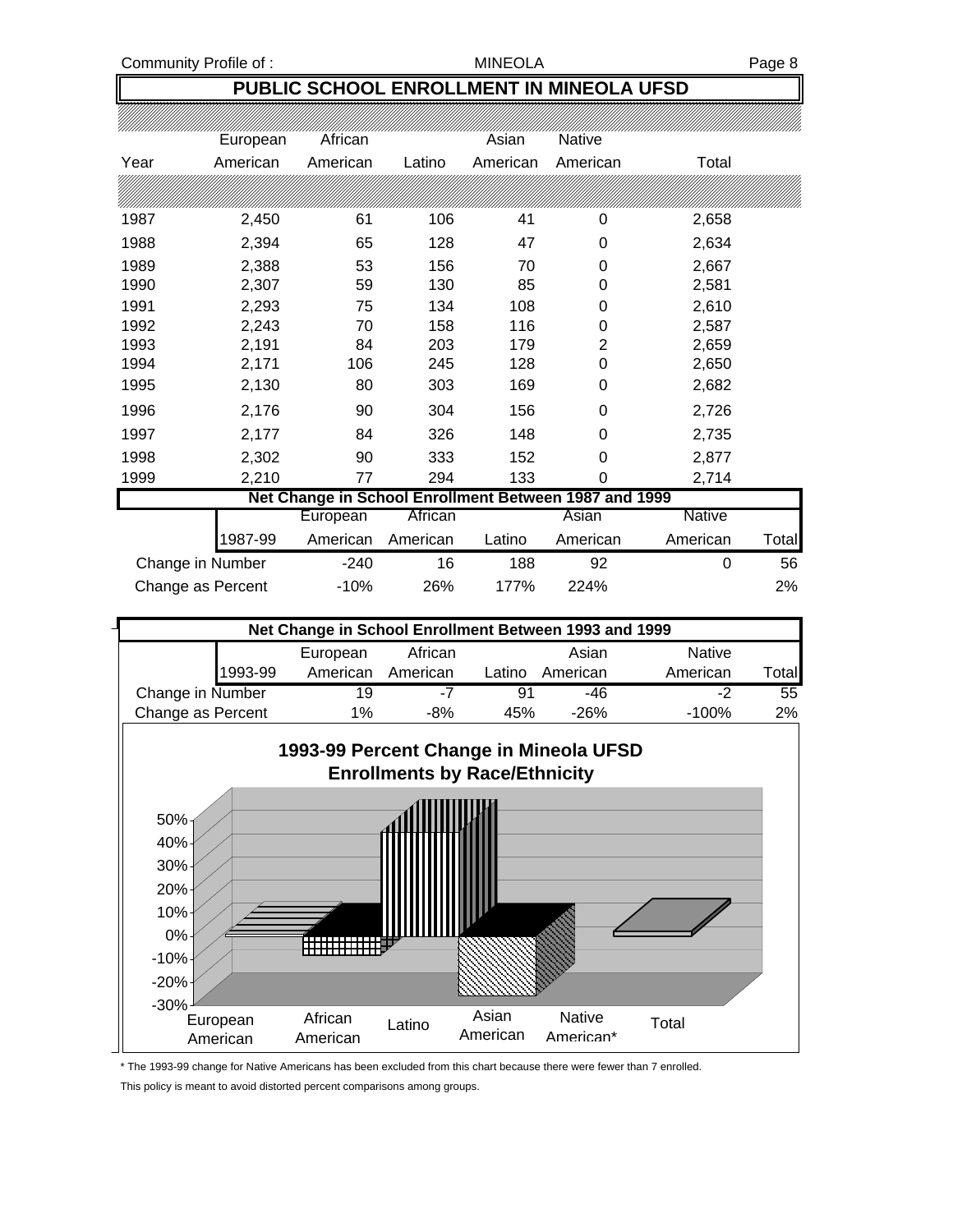#### Community Profile of : The MINEOLA MINEOLA Rage 9

#### MINEOLA

## **REPORTED LIMITED ENGLISH PROFICIENT ENGLISH LANGUAGE LEARNERS (LEP/ELLs) IN MINEOLA UFSD\***

|                         | Reported Number and Percent of LEP/ELL Students in Mineola UFSD,<br><b>North Hempstead Town and Nassau County</b> |     |                         |                      |                         |               |                         |  |  |  |
|-------------------------|-------------------------------------------------------------------------------------------------------------------|-----|-------------------------|----------------------|-------------------------|---------------|-------------------------|--|--|--|
|                         |                                                                                                                   |     | <b>Mineola UFSD</b>     | Town of N. Hempstead |                         |               | <b>Nassau County</b>    |  |  |  |
| Year                    | <b>Number</b>                                                                                                     |     | <b>Percent of</b>       | <b>Number</b>        | <b>Percent of</b>       | <b>Number</b> | <b>Percent of</b>       |  |  |  |
|                         |                                                                                                                   |     | <b>Total Enrollment</b> |                      | <b>Total Enrollment</b> |               | <b>Total Enrollment</b> |  |  |  |
| 1992                    |                                                                                                                   | 194 | 7.5%                    | 1,628                | 6.2%                    | 6,044         | 3.5%                    |  |  |  |
| 1993                    |                                                                                                                   | 212 | 8.0%                    | 1,771                | 6.7%                    | 6,963         | 4.0%                    |  |  |  |
| 1994                    |                                                                                                                   | 228 | 8.6%                    | 1,822                | 6.7%                    | 7,492         | 4.2%                    |  |  |  |
| 1995                    |                                                                                                                   | 223 | 8.3%                    | 1,714                | 6.2%                    | 7,823         | 4.3%                    |  |  |  |
| 1996                    |                                                                                                                   | 212 | 7.8%                    | 1,941                | 7.0%                    | 8,276         | 4.5%                    |  |  |  |
| 1997                    |                                                                                                                   | 273 | 10.0%                   | 2,013                | 7.1%                    | 9,219         | 4.9%                    |  |  |  |
| 1998                    |                                                                                                                   | 241 | 8.4%                    | 1,848                | 6.4%                    | 9,353         | 4.8%                    |  |  |  |
| 1999                    |                                                                                                                   | 257 | 9.5%                    | 2,115                | 7.3%                    | 10,077        | 5.1%                    |  |  |  |
| 1999 Total              |                                                                                                                   |     |                         |                      |                         |               |                         |  |  |  |
| Enrollment              | 2,714                                                                                                             |     |                         | 29,000               |                         | 195,804       |                         |  |  |  |
| 1992 - 1999<br>% Change | 32.5%                                                                                                             |     |                         | 29.9%                |                         | 66.7%         |                         |  |  |  |

\* In the 1998-1999 school year, there were 77 different languages spoken by students enrolled



\*\* The annual number of reported LEP/ELLs enrollment is based upon the number of Limited English Proficient English Language Learners in the local district as reported on the State Education Department/ The University of the State of New York, Commissioners Regulations Part 154 Application.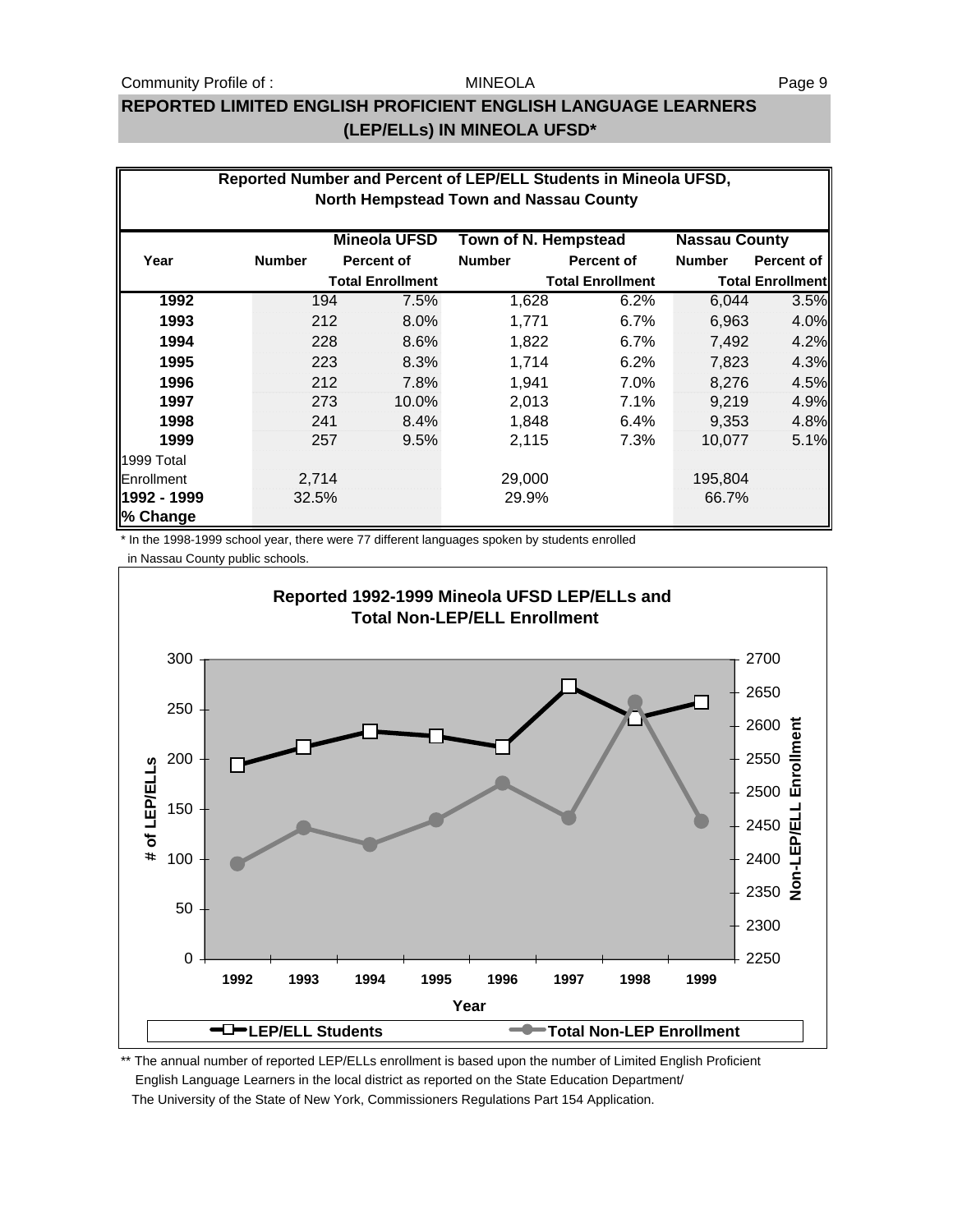Community Profile of : MINEOLA Page 10

 **Dropouts in Mineola UFSD, Town of North Hempstead, & Nassau County**

| DROPOUT NUMBERS & PERCENTS OF HIGH SCHOOL ENROLLMENT* |            |            |          |          |          |          |  |  |  |
|-------------------------------------------------------|------------|------------|----------|----------|----------|----------|--|--|--|
| Year                                                  | District-# | District-% | Town-#** | Town-%** | County-# | County-% |  |  |  |
|                                                       |            |            |          |          |          |          |  |  |  |
| 1987                                                  | 12         | 1.3        | 62       | 0.6      | 1284     | 2.0      |  |  |  |
| 1988                                                  | 17         | 1.9        | 90       | 0.9      | 1177     | 2.0      |  |  |  |
| 1989                                                  | 12         | 1.3        | 65       | 0.7      | 932      | 1.7      |  |  |  |
| 1990                                                  | 15         | 1.8        | 63       | 0.7      | 759      | 1.4      |  |  |  |
| 1991                                                  | 8          | 1.0        | 84       | 0.9      | 613      | 1.2      |  |  |  |
| 1992                                                  | 6          | 0.8        | 71       | 0.8      | 654      | 1.2      |  |  |  |
| 1993                                                  | 8          | 1.0        | 56       | 0.6      | 630      | 1.2      |  |  |  |
| 1994                                                  | 12         | 1.6        | 85       | 0.9      | 724      | 1.4      |  |  |  |
| 1995                                                  | 5          | 0.6        | 55       | 0.6      | 531      | 1.0      |  |  |  |
| 1996                                                  | 5          | 0.6        | 42       | 0.4      | 477      | 0.9      |  |  |  |
| 1997                                                  | 11         | 1.3        | 41       | 0.4      | 479      | 0.9      |  |  |  |
| 1998                                                  | 8          | 1.0        | 43       | 0.4      | 489      | 0.9      |  |  |  |

\*Dropout Rate = Dropouts divided by 9-12 grade enrollment including ungraded secondary enrollment. A dropout

is defined as any pupil who left school prior to graduation & did not enter another school or program leading to a GED.



\*\*Town data based on a weighted average of communities which are fully or partially located within town boundaries.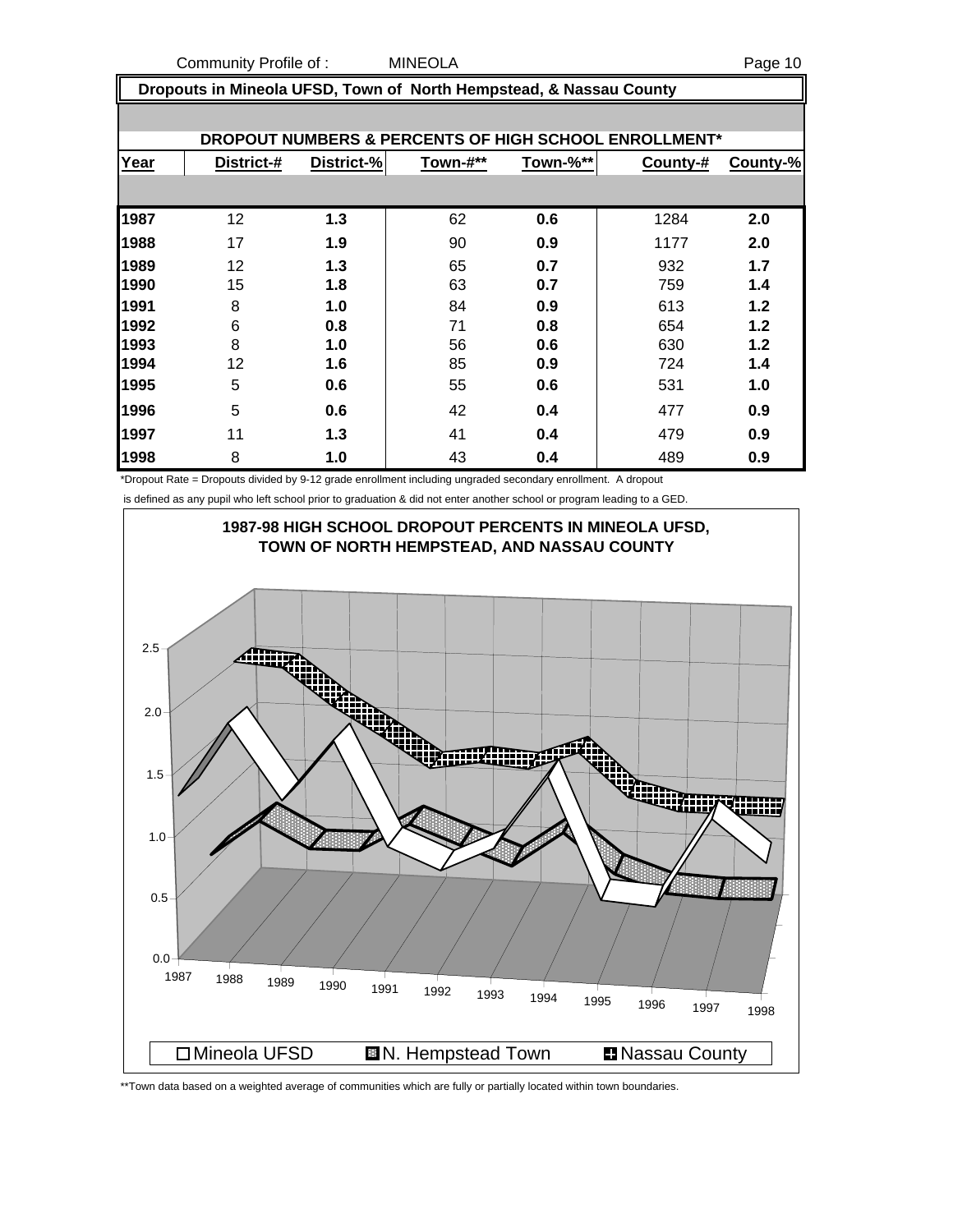| 1982-97 Total Births and Fertility Rates For Mineola 11501<br>Nassau County and New York State* |      |                                        |              |                                  |               |  |           |                          |      |               |      |           |
|-------------------------------------------------------------------------------------------------|------|----------------------------------------|--------------|----------------------------------|---------------|--|-----------|--------------------------|------|---------------|------|-----------|
|                                                                                                 |      | <b>Mineola</b><br><b>Nassau County</b> |              | <b>New York State</b>            |               |  |           |                          |      |               |      |           |
|                                                                                                 |      |                                        | Fertility    |                                  |               |  | Fertility |                          |      |               |      | Fertility |
| Year                                                                                            |      | Births**                               | Rate         |                                  | <b>Births</b> |  | Rate      |                          |      | <b>Births</b> |      | Rate      |
| 1982                                                                                            |      | 268                                    | 51.0         |                                  | 14,342        |  | 49.0      |                          |      | 246,889       |      | 59.6      |
| 1983                                                                                            |      | 271                                    | 52.4         |                                  | 14,541        |  | 49.8      |                          |      | 248,222       |      | 59.6      |
| 1984                                                                                            |      | 254                                    | 50.1         |                                  | 14,758        |  | 50.6      |                          |      | 250,436       |      | 59.9      |
| 1985                                                                                            |      | 254                                    | 51.0         |                                  | 15,247        |  | 52.3      |                          |      | 258,826       |      | 61.6      |
| 1986                                                                                            |      | 254                                    | 51.8         |                                  | 15,567        |  | 53.5      |                          |      | 263,045       |      | 62.3      |
| 1987                                                                                            |      | 249                                    | 51.7         |                                  | 16,504        |  | 56.8      |                          |      | 271,355       |      | 64.0      |
| 1988                                                                                            |      | 259                                    | 55.0         |                                  | 17,072        |  | 58.8      |                          |      | 279,976       |      | 65.8      |
| 1989                                                                                            |      | 259                                    | 56.1         |                                  | 17,700        |  | 61.1      |                          |      | 290,528       |      | 67.9      |
| 1990                                                                                            |      | 259                                    | 57.2         |                                  | 18,180        |  | 62.8      |                          |      | 297,468       |      | 69.3      |
| 1991                                                                                            |      | 260                                    | 57.2         |                                  | 17,864        |  | 62.2      |                          |      | 292,523       |      | 68.1      |
| 1992                                                                                            |      | 280                                    | 62.5         |                                  | 18,065        |  | 63.3      |                          |      | 287,531       |      | 67.2      |
| 1993                                                                                            |      | 277                                    | 62.7         |                                  | 17,931        |  | 63.2      |                          |      | 282,377       |      | 66.3      |
| 1994                                                                                            |      | 294                                    | 67.2         |                                  | 17,903        |  | 64.6      |                          |      | 277,945       |      | 65.6      |
| 1995                                                                                            |      | 291                                    | 67.1         |                                  | 18,084        |  | 66.0      |                          |      | 271,042       |      | 64.3      |
| 1996                                                                                            |      | 291                                    | 68.4         |                                  | 17,722        |  | 63.8      |                          |      | 263,611       |      | 63.0      |
| 1997                                                                                            |      | 290                                    | 69.3         |                                  | 17,100        |  | 62.0      |                          |      | 256,976       |      | 61.8      |
|                                                                                                 |      |                                        |              | 1982 - 1997 Mineola Total Births |               |  |           |                          |      |               |      |           |
| 300                                                                                             |      |                                        |              |                                  |               |  |           |                          |      |               |      |           |
| 290                                                                                             |      |                                        |              |                                  |               |  |           |                          |      |               |      |           |
|                                                                                                 |      |                                        |              |                                  |               |  |           |                          |      |               |      |           |
| 280                                                                                             |      |                                        |              |                                  |               |  |           |                          |      |               |      |           |
| 270                                                                                             |      |                                        |              |                                  |               |  |           |                          |      |               |      |           |
| nber of Births<br>260                                                                           |      |                                        |              |                                  |               |  |           |                          |      |               |      |           |
|                                                                                                 |      |                                        |              |                                  |               |  |           |                          |      |               |      |           |
| ž<br>250                                                                                        |      |                                        |              |                                  |               |  |           |                          |      |               |      |           |
|                                                                                                 |      |                                        |              |                                  |               |  |           |                          |      |               |      |           |
| 240                                                                                             |      |                                        |              |                                  |               |  |           |                          |      |               |      |           |
| 230                                                                                             |      |                                        |              |                                  |               |  |           |                          |      |               |      |           |
|                                                                                                 |      |                                        |              |                                  |               |  |           |                          |      |               |      |           |
| 220                                                                                             | 1983 | 1984                                   | 1985<br>1986 | 1987<br>1988                     |               |  |           | 1989 1990 1991 1992 1993 | 1994 | 1995          | 1996 |           |
|                                                                                                 | 1982 |                                        |              |                                  | Year          |  |           |                          |      |               |      | 1997      |

\* Fertility rate based on live births per 1,000 female population 15-44. Data for 1990-97 reflect zip code boundaries. Data for prior years reflect the local community as comprised by census tracts. \*\* The number of births to mothers in the Mineola area is a three year "running" average for all years.

Source: Nassau County & New York State Departments of Health.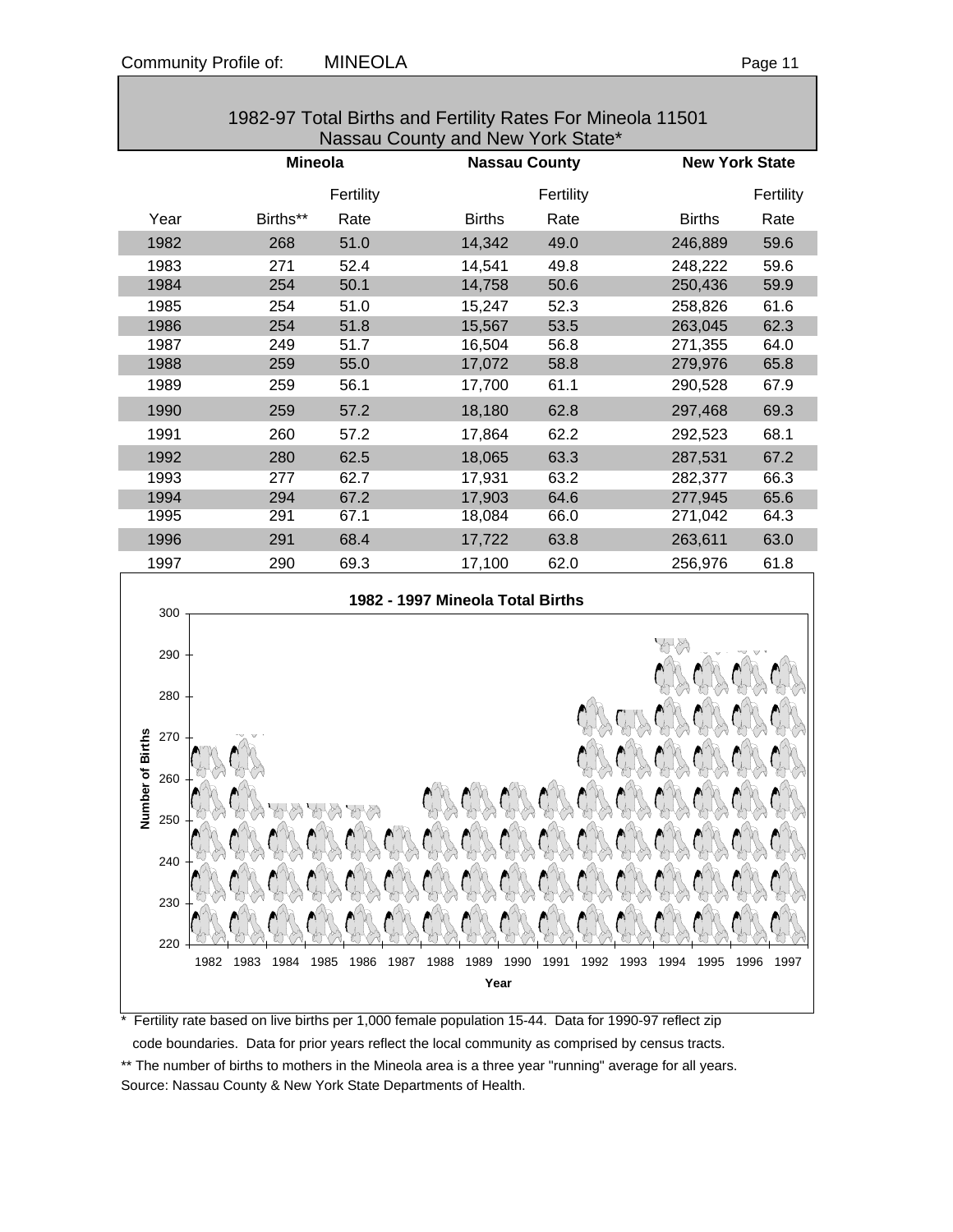|      |                                     |      | For Mineola 11501*, Nassau County and New York State** |           |               |                                    |  |  |
|------|-------------------------------------|------|--------------------------------------------------------|-----------|---------------|------------------------------------|--|--|
|      | <b>Mineola</b><br>Teen<br>Fertility |      | <b>Nassau County</b>                                   | Fertility |               | <b>New York State</b><br>Fertility |  |  |
| Year | <b>Births</b>                       | Rate | <b>Births</b>                                          | Rate      | <b>Births</b> | Rate                               |  |  |
| 1984 | 9                                   | 14.8 | 668                                                    | 12.2      | 25,658        | 35.7                               |  |  |
| 1985 | 9                                   | 15.4 | 711                                                    | 13.4      | 25,470        | 36.4                               |  |  |
| 1986 | 8                                   | 15.3 | 685                                                    | 13.4      | 25,134        | 37.0                               |  |  |
| 1987 | 7                                   | 14.0 | 677                                                    | 13.8      | 25,080        | 38.0                               |  |  |
| 1988 | 5                                   | 10.0 | 663                                                    | 14.1      | 25,861        | 40.3                               |  |  |
| 1989 | 3                                   | 6.2  | 679                                                    | 15.0      | 26,593        | 42.7                               |  |  |
| 1990 | 3                                   | 6.5  | 674                                                    | 15.6      | 26,553        | 44.0                               |  |  |
| 1991 | 3                                   | 6.3  | 672                                                    | 16.0      | 26,216        | 44.1                               |  |  |
| 1992 | 4                                   | 8.9  | 629                                                    | 15.1      | 25,330        | 43.4                               |  |  |
| 1993 | 6                                   | 11.3 | 700                                                    | 18.4      | 25,515        | 44.3                               |  |  |
| 1994 | 9                                   | 20.1 | 682                                                    | 18.2      | 25,852        | 45.3                               |  |  |
| 1995 | 10                                  | 21.8 | 668                                                    | 18.0      | 24,805        | 43.6                               |  |  |
| 1996 | 11                                  | 25.0 | 637                                                    | 15.8      | 23,864        | 41.8                               |  |  |
| 1997 | 9                                   | 19.3 | 561                                                    | 13.9      | 22,185        | 38.5                               |  |  |





\* The number of birth to teen mothers in the Mineola area is a three year "running" average for all years.

\*\* Fertility rate based on live births per 1,000 female population 15-19. Data for 1990-97 reflect zip

 code boundaries. Data for prior years reflect the local community as comprised by census tracts. Source: Nassau County & New York State Departments of Health.